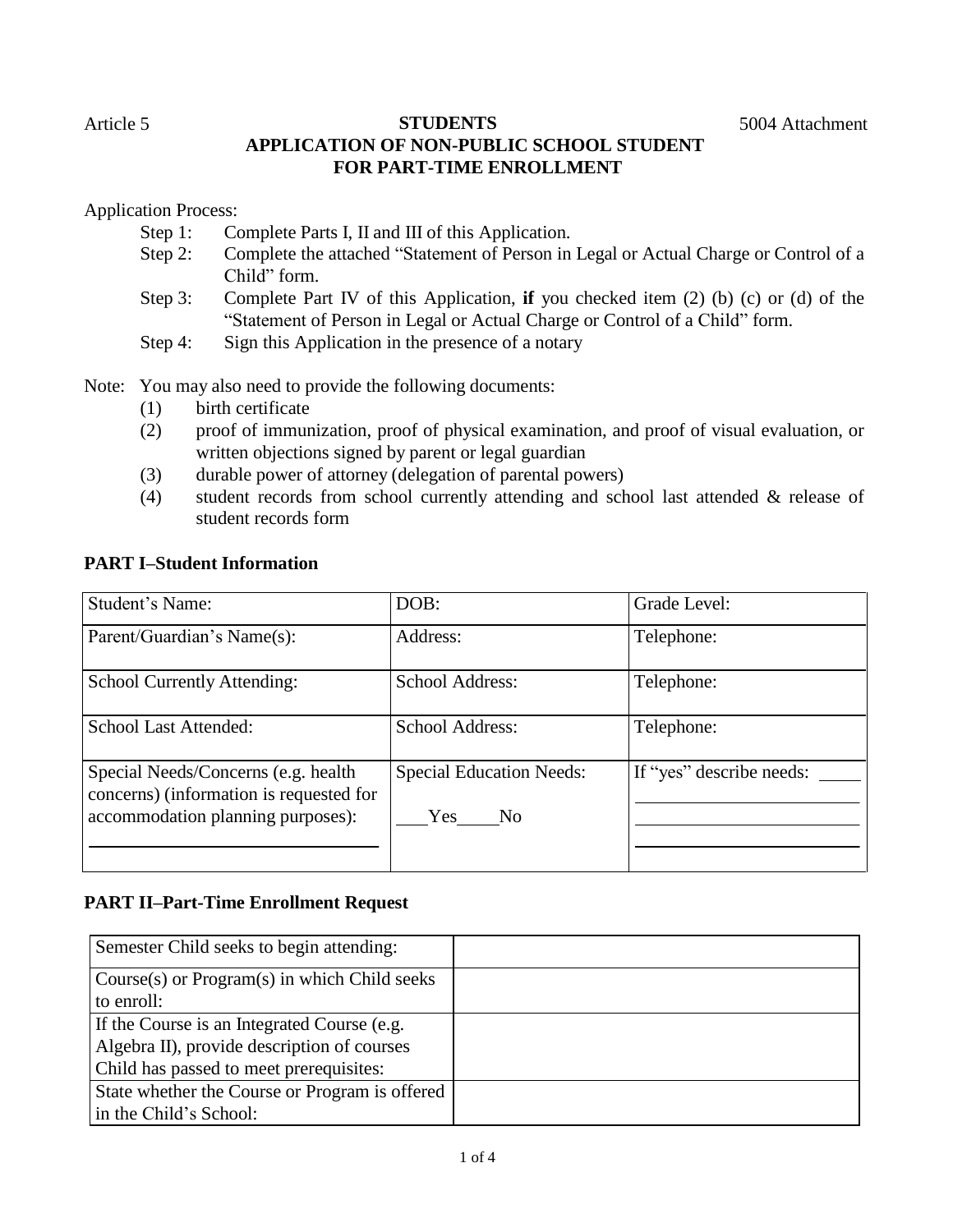| Article 5                                        | <b>STUDENTS</b> | 5004 Attachment |
|--------------------------------------------------|-----------------|-----------------|
| State whether Child is seeking to participate in |                 |                 |
| extracurricular activities; and if so, list the  |                 |                 |
| activities:                                      |                 |                 |

# **PART III–Expulsion Status**

| Has the child been expelled from school (either public or private, and in any state)? Fes No                                                                                           |        |  |
|----------------------------------------------------------------------------------------------------------------------------------------------------------------------------------------|--------|--|
| Has the term (time period) of the expulsion been completed?                                                                                                                            | Yes No |  |
| $\mathbf{H}^{\mathcal{L}}_{\mathcal{L}}(t_{1,1},\ldots,t_{k-1})$ , the second contribution of the second $\mathcal{L}(t_{1,1},\ldots,t_{k-1})$ , $\mathcal{L}(t_{1,1},\ldots,t_{k-1})$ |        |  |

If "no," state the reason for the expulsion and the term (time period) of the expulsion:

**PART IV– Residency Information.** If you checked item (2) (b) (c) or (d) of the "Statement of Person in Legal or Actual Charge or Control of a Child" form, provide the following supplemental information:

| A. Child living with adult who is exercising<br>parental responsibility for the child<br>Name of adults(s) with whom child resides: | <b>B.</b> Child living on own<br>Do the parents/guardians supply any necessities of<br>life (e.g., food, rent or shelter, health care, etc.)<br>for this child (if "yes", explain)? |
|-------------------------------------------------------------------------------------------------------------------------------------|-------------------------------------------------------------------------------------------------------------------------------------------------------------------------------------|
| Child's relationship to those adults:                                                                                               |                                                                                                                                                                                     |
|                                                                                                                                     | Do the parents/guardians claim the child as a                                                                                                                                       |
| How long has child lived with you?                                                                                                  | dependent for tax purposes?                                                                                                                                                         |
| Why is the child residing in the District? (Explain                                                                                 | Do the parents/guardians provide health insurance                                                                                                                                   |
| thoroughly)                                                                                                                         | coverage?                                                                                                                                                                           |
|                                                                                                                                     | Do the parents/guardians provide an allowance or                                                                                                                                    |
| Who is legally responsible for the child?                                                                                           | other monetary benefits? (Explain thoroughly)                                                                                                                                       |
| Are you assuming parental responsibilities for this                                                                                 | Why is the child residing in the District? (Explain                                                                                                                                 |
| child?                                                                                                                              | thoroughly)                                                                                                                                                                         |
| Have you given the District a signed Power of                                                                                       |                                                                                                                                                                                     |
| Attorney?                                                                                                                           |                                                                                                                                                                                     |

## **STATE OF NEBRASKA )**

**COUNTY OF )**

**) ss.**

The applicants affirm that the above information is full, true and complete to the best of the applicant(s)' knowledge and belief, that the applicants are not aware of any facts which may make the child ineligible for admission to this public school district, and understand and agree that an exclusion from school and criminal complaint may result from the giving of false information. In the circumstance where the child is living with a person other than a parent or legal guardian, the applicant(s) assumes the legal responsibility of a parent for the student for education purposes, and the legal responsibility of a parent in matters concerning liability for disciplinary action, damages to school property, damages to private property at school, and injuries, etc. which may be caused by this child.

It is understood that admission for part-time enrollment is subject to annual application and approval. If admitted the building assignment is to be determined by District policy, the child will be subject to the student conduct and attendance policies of the District, the child must apply for enrollment and attend the entire school year unless an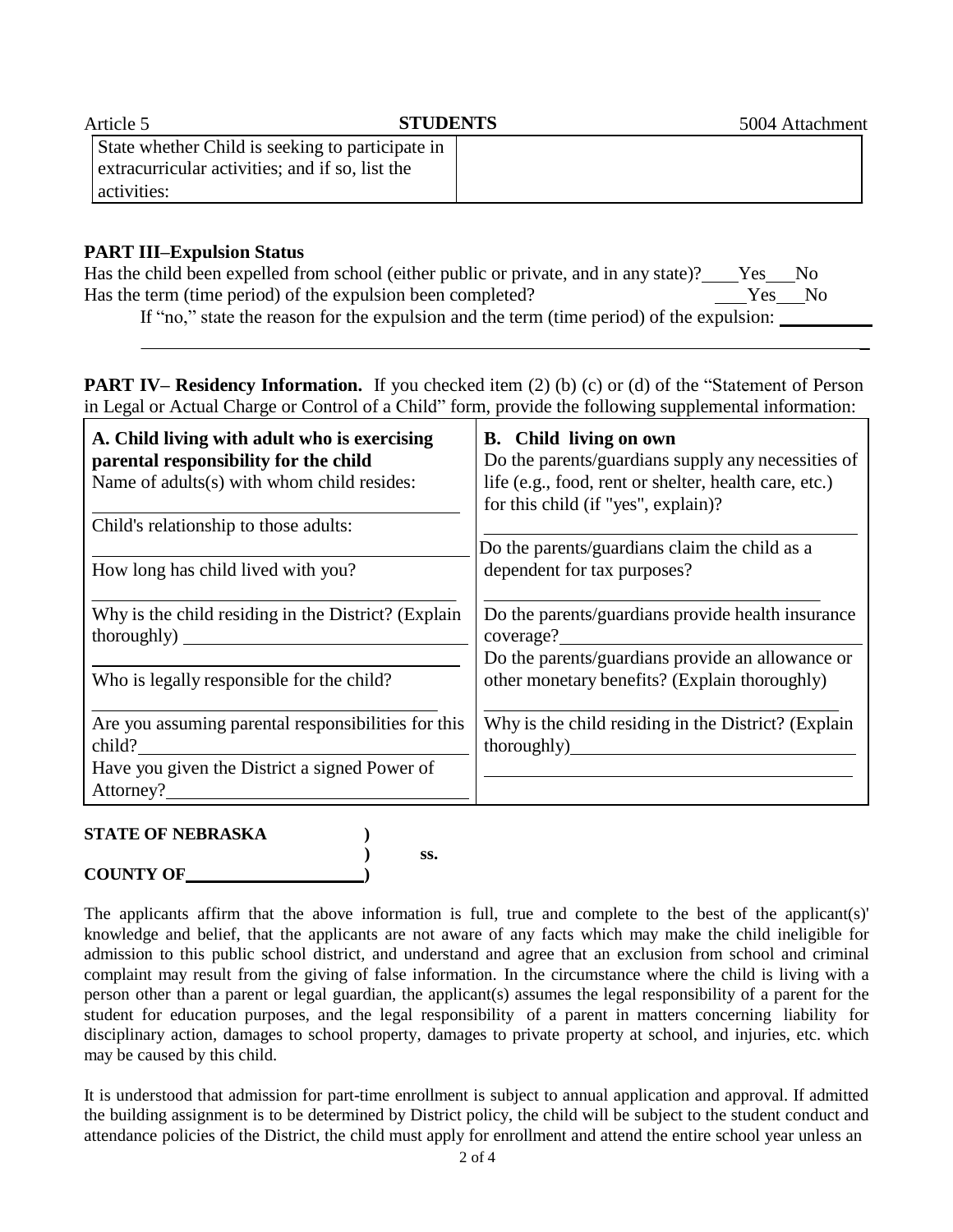Article 5 **STUDENTS** 5004 Attachment

exception exists, and the child is not permitted on school grounds except during times required for attendance in the courses or programs for which part-time enrollment is approved, subject to the discretion of the building principal. It is further understood that the child is not eligible for transportation or transportation reimbursement.

Applicant(s) Applicant(s)

Subscribed and sworn to me this day of  $\frac{1}{200}$ .

Notary Public

## **STATEMENT OF PERSON IN LEGAL OR ACTUAL CHARGE OR CONTROL OF A CHILD SUBMITTED TO SOUTH SARPY SCHOOL DISTRICT NO. 46 FOR PURPOSES OF SCHOOL ENROLLMENT**

The undersigned state that I am an adult in legal or actual charge or control of *(Child's Name)*: ,

a child who resides in this school district at *(Child's Address)*

1) I state that I am the child's parent, or

2) I state that I have been entrusted with, or assumed, day-to-day care and full-time supervision of, and responsibility for, the child and have been given the authority to act as parent or guardian in educational matters as established by (check *all* that apply):

- a) a court or testamentary appointment as a legal guardian (*attach copy*) and/or
- b) a power of attorney delegating such parental powers (*attach copy*) and/or
- c) through an in loco parentis designation by a parent in which I have been authorized to stand in the place of the parent in caring for and raising the child (*attach any written documentation of such designation*), and/or
- d) through some other set of circumstances (*please explain on a separate sheet*).

I understand that I may be requested to provide additional information regarding this child. The names and current or last known address of the child's parents are:

| Mother  | $\alpha$<br>UUU. |  |
|---------|------------------|--|
| Father: | . UUU            |  |

I understand that I will be responsible for, and will be expected to make, decisions regarding education (including, but not limited to, records, discipline, and special education unless otherwise provided under special education laws and regulations), emergency medical care, and other matters for this child while in legal or actual charge or control of this child and I state that I have the authority to take such responsibility and to make such decisions and to so act. I also understand that I will have responsibilities under the state truancy laws to cause this child to attend school.

|                                                         | Dated:              |
|---------------------------------------------------------|---------------------|
| Signature of Adult in Legal or Actual Charge or Control |                     |
| Home Address of Adult in Legal or Actual Charge or      | Home Phone:         |
| Control                                                 |                     |
|                                                         | Daytime Work Phone: |
| Daytime Work Address                                    |                     |

Daytime Work Address

**NOTE:** SECTION 79-215 R.R.S. PROVIDES THAT IF THE STUDENT IS HOMELESS OR IF THE ADULT DOES NOT HAVE A PHONE NUMBER AND ADDRESS WHERE HE OR SHE MAY GENERALLY BE